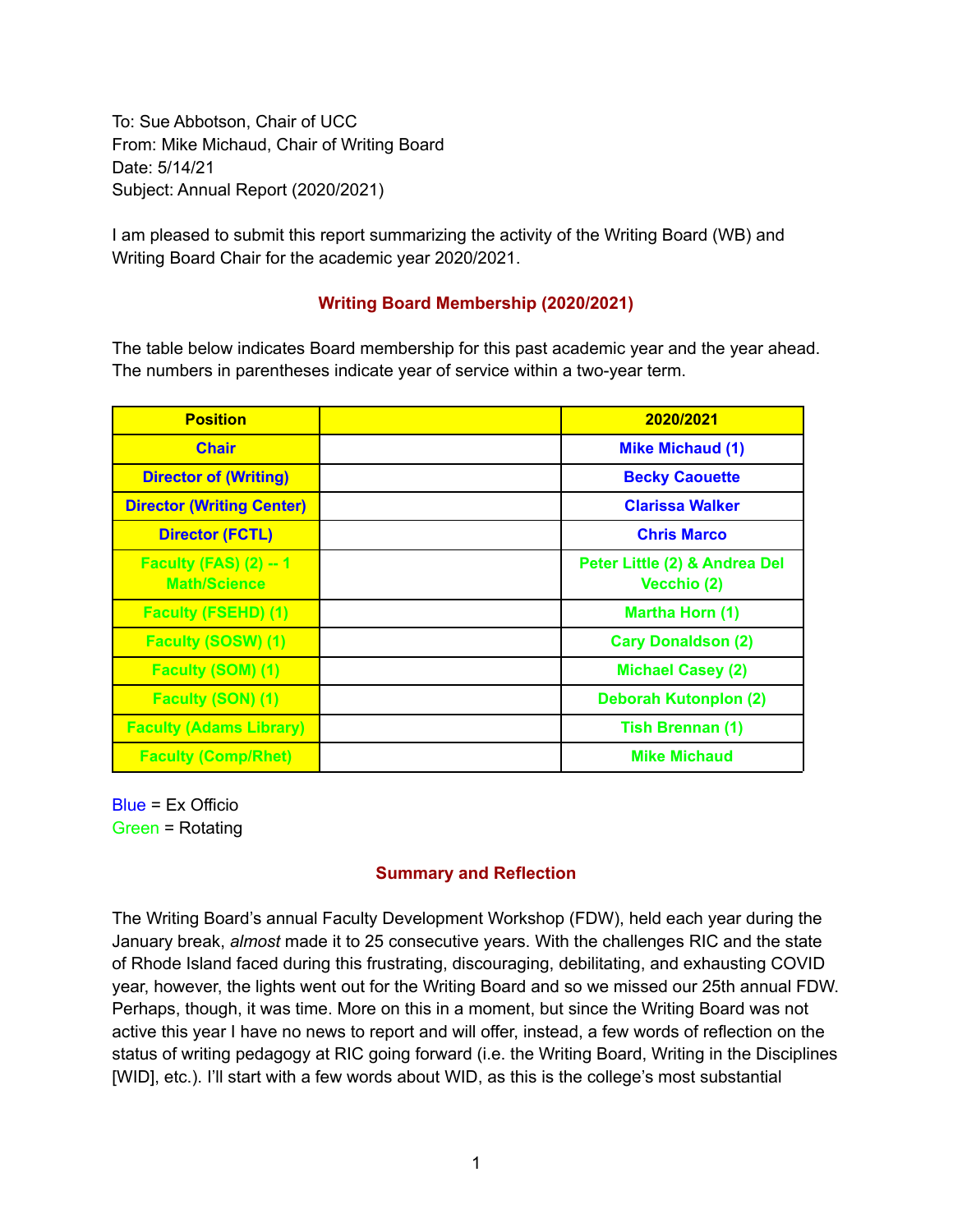commitment to helping all students across campus learn to write effectively for college and beyond.

In her 2017 assessment report on WID, then-coordinator Dr. Maureen Reddy notes a number of concerns about the college's efforts to satisfy its WID requirement and offers a series of recommendations, most of which argue for the need for greater clarity in the requirement and greater visibility about WID, itself. The assessment, the first conducted on WID since it was created around 2011/2012, underscores the challenges the college has faced with fulfilling its obligations as far as WID is concerned. These challenges are structural and begin with the creation of the WID requirement itself and the decision to house WID within the Committee on General Education (COGE) which, until recently, was chaired by a faculty member with no specific knowledge of writing pedagogy and little interest in listening to those with such knowledge. The problems Dr. Reddy identifies with WID circa-2017, especially the fact that faculty were, in general, often unclear and confused about WID, are the direct result of the earlier decision to locate WID within COGE.

In response to Dr. Reddy's report a new unfunded position was created, the interim Writing in the Disciplines coordinator. For three years I have worked in this position to try to create greater knowledge about and visibility for WID. I was the obvious choice for this work, as I have served as the Writing Board chair since 2012 and have run an annual faculty professional development summer seminar on writing pedagogy which has engaged over 80 and part-time faculty members since 2011. In the fall of 2020 I delivered my final report to COGE, updating the committee on the status of my work. Throughout the 2020/21 year, I have continued to work in a limited capacity to wrap up my work as interim WID coordinator. To the best of my knowledge, this position is now kaput. Further, without funding for the Writing Board this year, my work leading the board, which consists largely of planning and facilitating professional development for faculty, also came to an end. And, of course, the summer seminar came to an abrupt halt in summer 2020 and is also not running in 2021. In short, my decade-long work as the college's Writing Across the Curriculum or Writing in the Disciplines expert has now come to a close. WID still exists, but is now far from anyone's mind and there are no resources to support it. The Writing Board is, for now, shuttered. Where do we go from here?

It is my hope that if we go anywhere, we don't go backward. What we had before COVID with regard to WID/Writing Board, etc. was a structurally dysfunctional arrangement. I was a summer seminar leader reporting to the FCTL but compensated on a conditional yearly-renewal basis by the Provost. I was the chair of a board charged with providing professional development on writing pedagogy that came with some limited funding and adequate release time for me to do my work, but here I reported to the Undergraduate Curriculum Committee. And I was interim-Writing in the Disciplines Coordinator with no compensation who reported to COGE. No one but me could see the forest for the trees. And the forest was, as I've tried to explain, incoherent.

I began to raise my concerns about the need for a conversation about the confused state of affairs as regards the work of teaching writing in the disciplines effectively at RIC several years